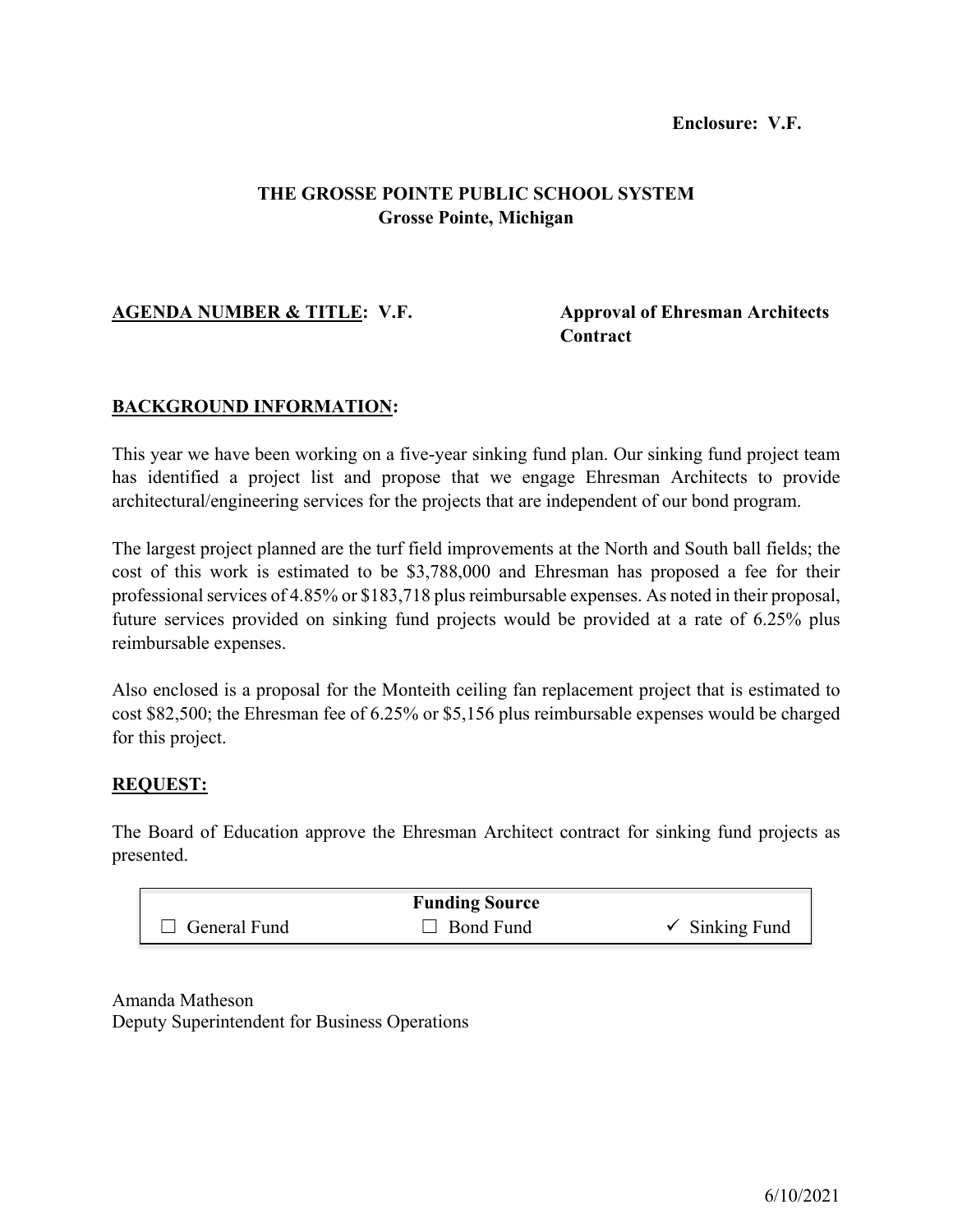

May 18, 2021

Ms. Amanda Matheson via email: mathesa@gpschools.org Deputy Superintendent for Business Operations Grosse Pointe Public School System 389 St. Clair Avenue Grosse Pointe, MI 48230

## RE: Grosse Pointe Public School System Sinking Fund Program  **A/E Engagement for Select Projects – Ehresman Architects**

Dear Ms. Matheson:

This letter transmits an update from Plante Moran Cresa (PMC) as it relates to the assignment to assist and advise the Grosse Pointe Public School System (GPPSS) in the procurement of an Architectural/Engineering (A/E) firm for select District Sinking Fund Projects (Project). This update represents the mutual efforts of PMC and GPPSS administration and Clark Hill Attorneys (The Project Team) to present a framework in order to identify, evaluate and recommend Ehresman Architects for specific Sinking Fund Projects.

## **RECOMMENDATION**

The Project Team is recommending the engagement of Ehresman Architects for the GP North and GP South Turf Field improvements projects for a negotiated fixed fee amount of 4.85% plus a \$5,000 survey fee for each Project exclusive of reimbursable expenses. The total fee amount (including survey work) is **\$193,718.** All future sinking fund work will be based on an established 6.25% on the Cost of Work or hourly rates provided (see attached proposal letter). The Project Team, with the input of Clark Hill Attorneys, has developed a modified AIA B105 or an AIA B132 contract, depending on the construction delivery method, for all future Ehresman Architect Sinking Fund engagements.

The Project Team is also recommending the engagement of Ehresman Architects for the Monteith ES Ceiling Fan Replacement Sinking Fund Project. The established fee is 6.25% on the Cost of Work of \$82,500 = **\$5,156** plus reimbursable expenses.

Should you have any questions regarding this recommendation described above, please do not hesitate to contact me at 248-766-0996 or [robert.stempien@plantemoran.com.](mailto:robert.stempien@plantemoran.com)

Sincerely, PLANTE MORAN CRESA

Robert Stempien, AIA Sr. Vice President

Attachments: 2021 Turf Field Replacement Proposal 2021 Monteith Ceiling Fan Replacement Proposal

CC: Denise Sharples, GPPSS Paul Theriault, PMC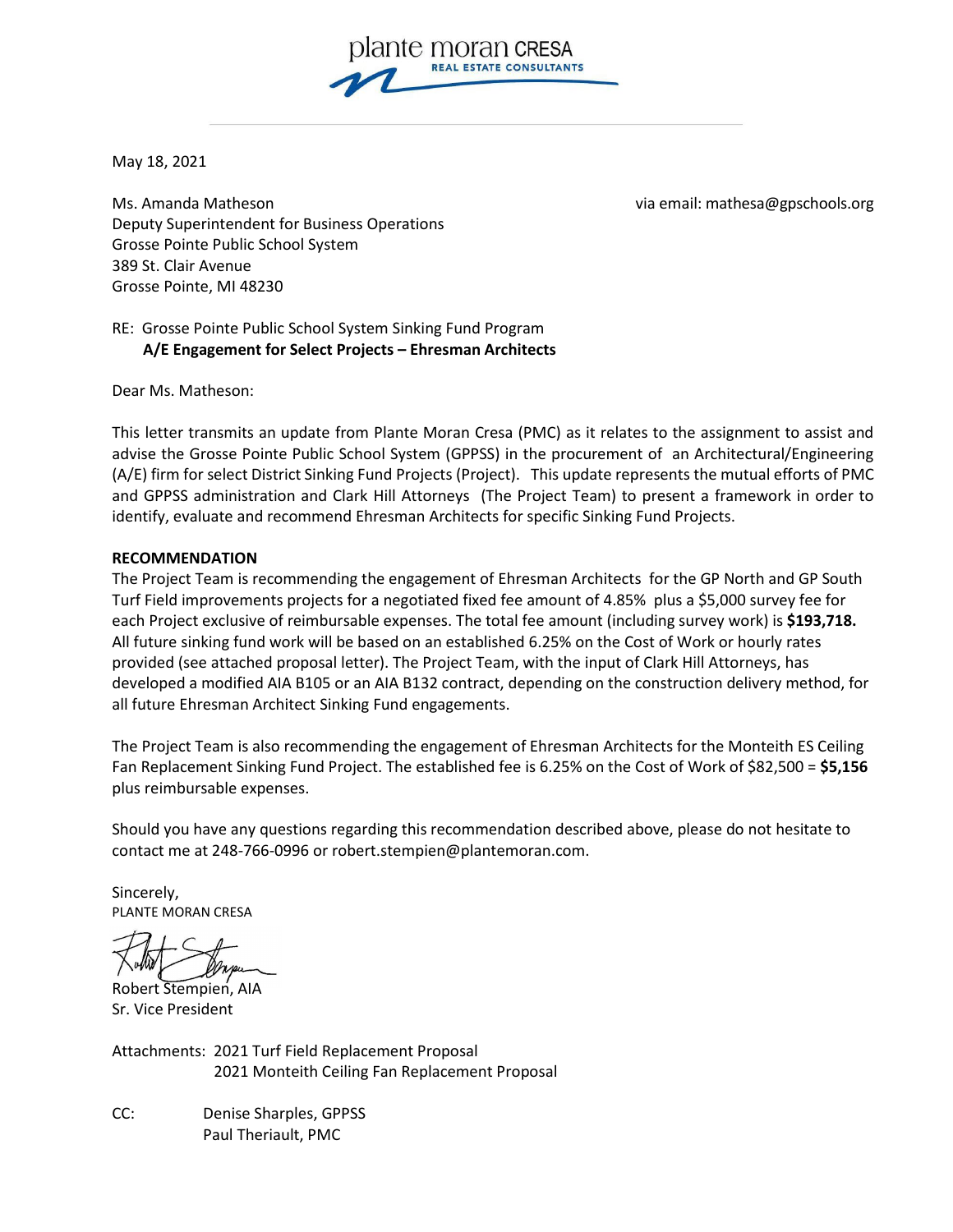

May 18, 2021

Ms. Amanda Matheson Deputy Superintendent for Business and Operations Grosse Pointe Public School System 389 St. Clair Avenue Grosse Pointe, MI 48230

RE: Architectural Design / Engineering Fees GP North & GP South Turf Field Improvements Project No. 2120 / 2220

Dear Amanda,

We greatly appreciate the opportunity to submit our proposal for Sinking Fund Projects for the Grosse Pointe Public School System (GPPS) for Architectural Design and Engineering Services. As requested by Plante Moran CRESA, below is our formal fee proposal for the work that has been previously submitted.

#### **FEE**

We are proposing a 4.85% fee for each school (budget for each school is \$1,894,000 including hard construction cost, CM fees, and contingency). If the project budget and costs exceed the budgets indicated, we would apply a percentage fee calculation per building to the excess costs and would be added to the original lump sum fee. We have billed time for both of these projects already, as we were actively working on these projects prior to the engagement of PMC. We would apply the payments already made for design services to the overall fixed fee. However, because of the change in invoice agreement (T&M versus percentage fee), we have backed out the survey fee of \$5000 at each school from the fee and moved it into the reimbursables. We can review this with our invoices if requested.

The above fee does not include construction testing. If additional work is requested that we believe to exceed the above listed percentage fee, or if additional consultants are required for the design / engineering, we will discuss and agree to an amendment prior to any services being performed.

- 1. GP North Turf Field Improvements *\$1,894,000 x 4.85% = \$91,859 + reimbursable expenses (note above comment regarding survey as well)*
- 2. GP South Turf Field Improvements *\$1,894,000 x 4.85% = \$91,859 + reimbursable expenses (note above comment regarding survey as well)*

#### **CHANGES IN THE WORK**

For changes in the scope of work, Ehresman Architects and GPPS will mutually agree to proceed on a time basis or agree upon a fee at the time of change. No work will proceed with written authorization.

#### **REMAINING SINKING FUND PROJECTS**

For additional work or changes in scope agreed to in writing, for all remaining sinking fund projects to be determined in each subsequent year of the sinking fund, if awarded to Ehresman Architects in total:

Cost of the Work x 6.25% = Fee proposal

#### e h r e s m a n a r c h i t e c t s . c o m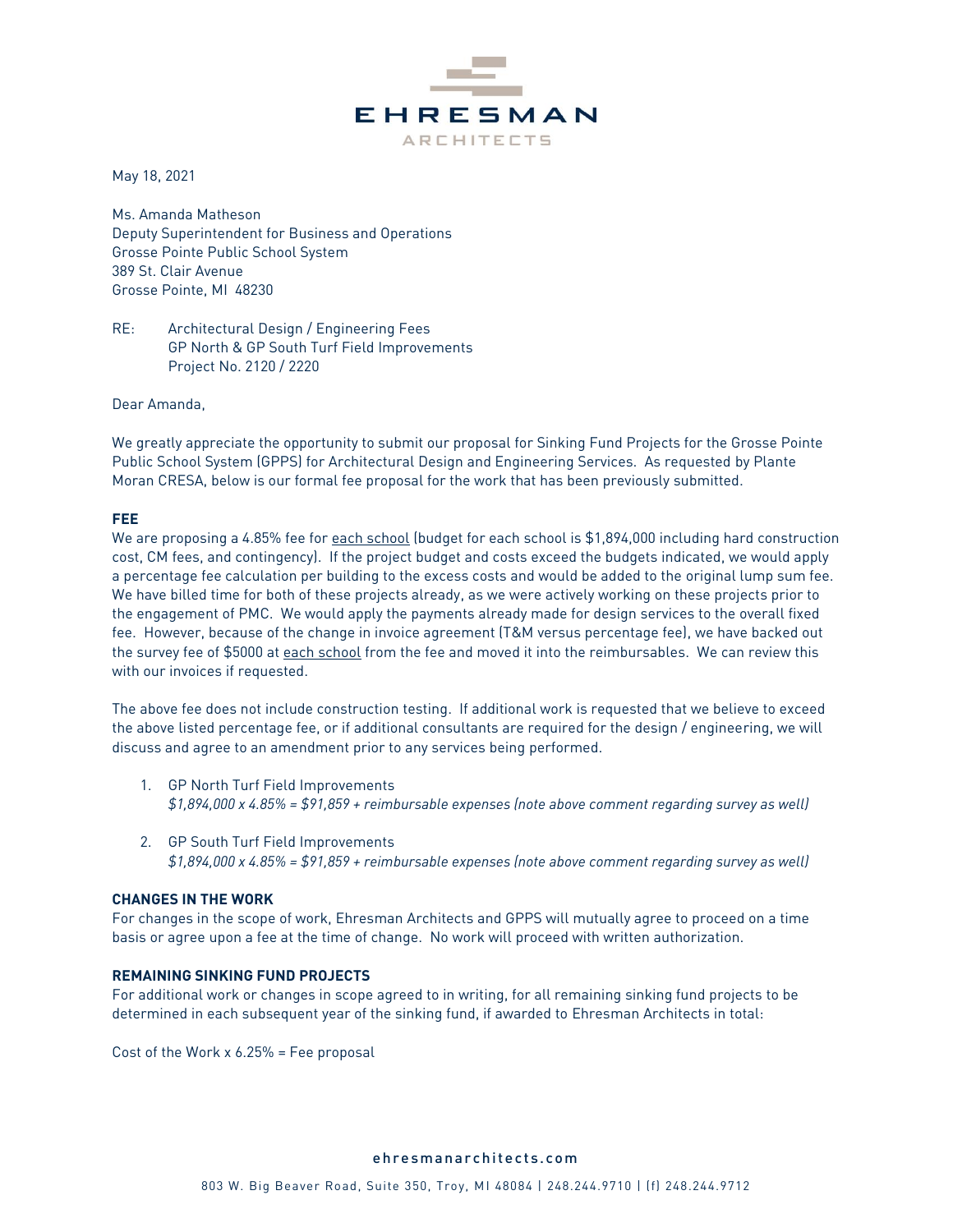

#### **2021 HOURLY BILLING RATES**

| \$126      |
|------------|
| \$116      |
| \$106      |
| \$96       |
| \$86       |
| \$76       |
| \$76       |
| \$120 avg. |
| \$120 avg. |
| \$120 avg. |
| \$114 avg. |
| \$124 avg. |
|            |

## **REIMBURSABLE COSTS**

Billed as an additional expense and are not included in the Base Fee.

| Photocopies:             | $$0.15$ each   |
|--------------------------|----------------|
| <b>Plotted Drawings</b>  |                |
| $\bullet$ 24 x 36 Print: | \$1.50 each    |
| $\bullet$ 11 x 17 Print: | \$0.50 each    |
| Mileage:                 | \$0.58 mile    |
| <b>UPS Delivery:</b>     | Cost, plus 50% |
| Outside Printing:        | Cost, plus 10% |
| Survey                   | Cost, plus 10% |
|                          |                |

#### **CONTRACT CONDITIONS**

Ehresman Architects has accepted the form of agreement AIA B105 – 2017 "Standard Short Form of Agreement Between Owner and Architect", as modified, that has been negotiated between Ehresman Architects and Clark Hill.

Sincerely,

Marc Chamberlin, AIA Senior Architect, Partner marc@ehresmanarchitects.com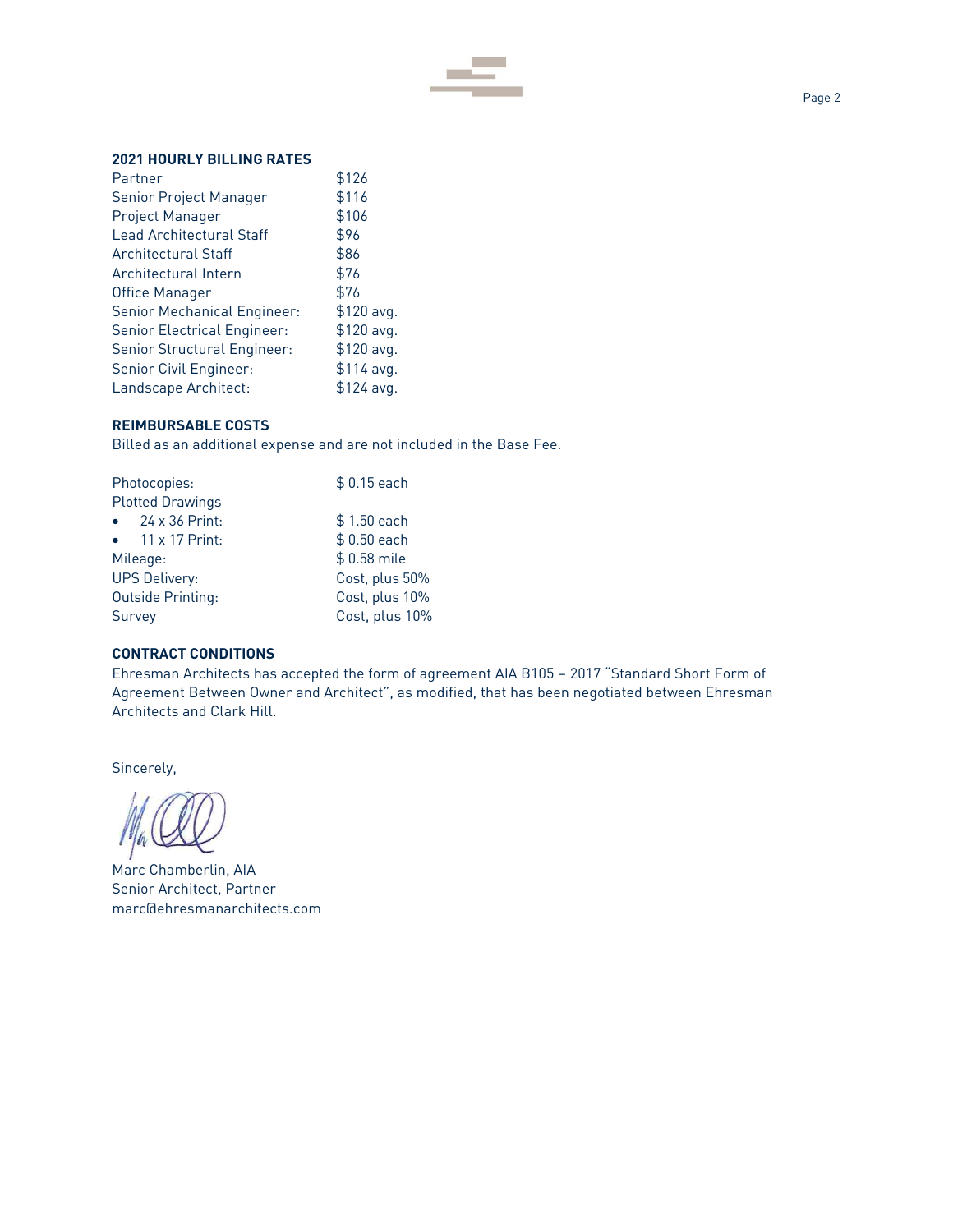

May 19, 2021

Ms. Amanda Matheson Deputy Superintendent for Business and Operations Grosse Pointe Public School System 389 St. Clair Avenue Grosse Pointe, MI 48230

RE: Architectural Design / Engineering Fees Monteith Ceiling Fan Replacement Project No. 2521

Dear Amanda,

We greatly appreciate the opportunity to submit our proposal for Sinking Fund Projects for the Grosse Pointe Public School System (GPPS) for Architectural Design and Engineering Services. As requested by Plante Moran CRESA, below is our formal fee proposal for the work that has been previously submitted.

#### **FEE**

We are proposing a 6.25% fee for the project (budget for this project as established by PMC is \$82,500 including hard construction cost and contingency) to be consistent with other Sinking Fund Proposals submitted as part of the strategic alliance with French Associates, Inc. (FA / EA). If the project budget and costs exceed the budgets indicated, we would apply a percentage fee calculation to the excess costs and would be added to the original lump sum fee.

The above fee does not include construction testing. If additional work is requested that we believe to exceed the above listed percentage fee, or if additional consultants are required for the design / engineering, we will discuss and agree to an amendment prior to any services being performed.

1. Monteith Ceiling Fan Replacement *\$82,500 x 6.25% = \$5,156 + reimbursable expenses*

#### **CHANGES IN THE WORK**

For changes in the scope of work, Ehresman Architects and GPPS will mutually agree to proceed on a time basis or agree upon a fee at the time of change. No work will proceed with written authorization.

#### **REMAINING SINKING FUND PROJECTS**

For additional work or changes in scope agreed to in writing, for all remaining sinking fund projects to be determined in each subsequent year of the sinking fund, if awarded to Ehresman Architects in total:

Cost of the Work x 6.25% = Fee proposal

#### **2021 HOURLY BILLING RATES**

| Partner                     | \$126      |
|-----------------------------|------------|
| Senior Project Manager      | \$116      |
| Project Manager             | \$106      |
| Lead Architectural Staff    | \$96       |
| <b>Architectural Staff</b>  | \$86       |
| Architectural Intern        | \$76       |
| Office Manager              | \$76       |
| Senior Mechanical Engineer: | \$120 avg. |
|                             |            |

#### e h r e s m a n a r c h i t e c t s . c o m